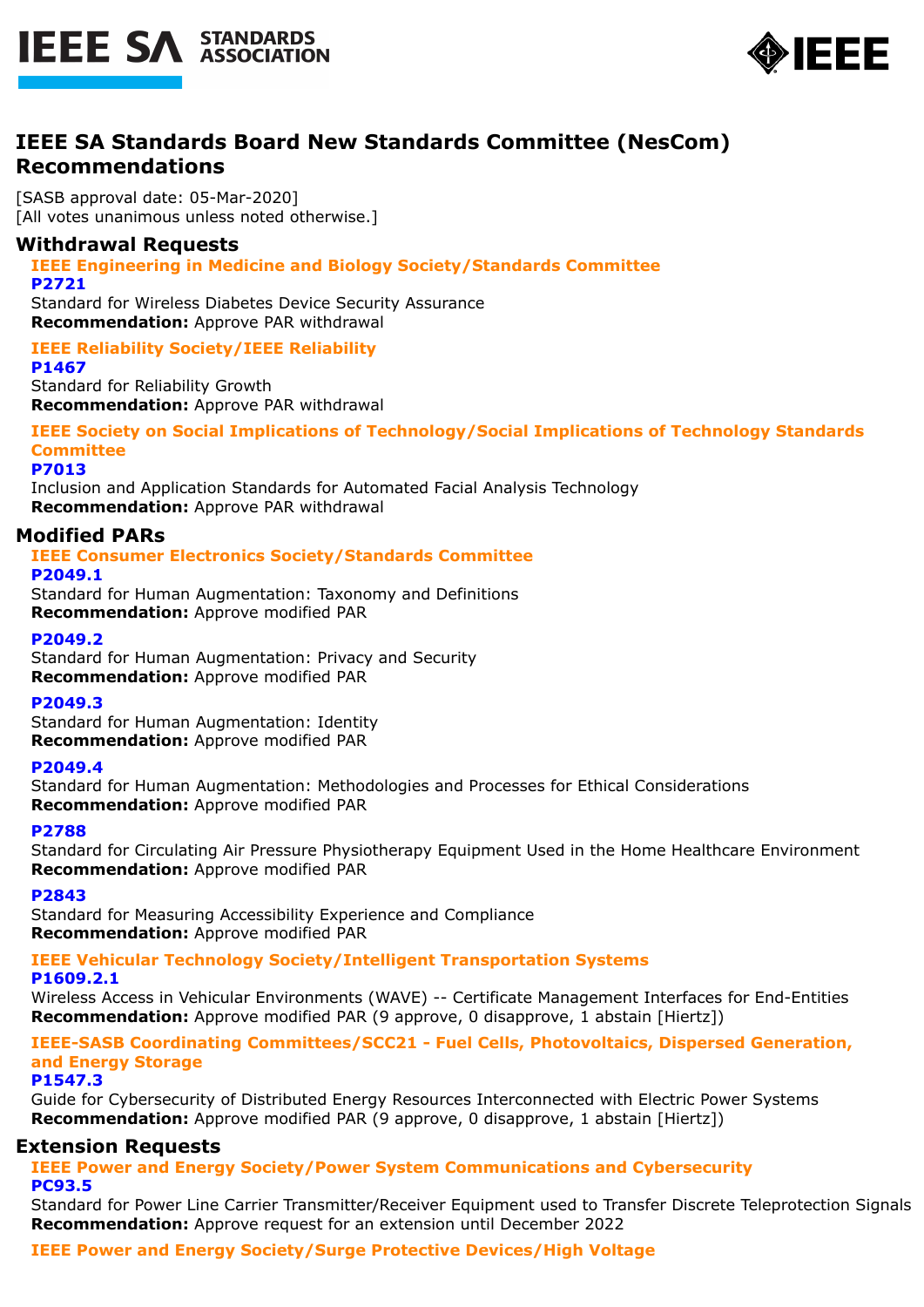# **PC62.11**

Standard for Metal-Oxide Surge Arresters for AC Power Circuits (> 1 kV) **Recommendation:** Approve request for an extension until December 2020

# **New PARs**

**IEEE Communications Society/Edge, Fog, Cloud Communications with IOT and Big Data Standards Committee**

## **P1912**

Standard for Privacy and Security Framework for Consumer Wireless Devices

**Recommendation:** Approve new PAR until December 2024 (9 approve, 0 disapprove, 1 abstain [Hiertz])

# **IEEE Communications Society/Mobile Communication Networks Standards Committee P2872**

Standard for Interoperable and Secure Wireless Local Area Network (WLAN) Infrastructure and Architecture **Recommendation:** Approve new PAR until December 2024 (9 approve, 0 disapprove, 1 abstain [Winston])

**IEEE Communications Society/Virtualized and Software Defined Networks, and Services Standards Committee**

#### **P1950.1**

Standard for Communications Architectural Functional Framework for Smart Cities **Recommendation:** Approve new PAR until December 2024

## **P1951.1**

Standard for Smart City Component Systems Discovery and Semantic Exchange of Objectives **Recommendation:** Approve new PAR until December 2024

## **IEEE Consumer Electronics Society/Standards Committee**

## **P2866.1**

Standard for Device Trusted Extension: Software Architecture **Recommendation:** Approve new PAR until December 2024

## **P2867**

Guide for Direct Current (DC) Power Transmitter of Wireless Charging for Kitchen Appliances **Recommendation:** Approve new PAR until December 2024

## **P2868**

Standard for Architectural Framework and Technical Requirements for Smart Display System **Recommendation:** Approve new PAR until December 2024 (8 approve, 0 disapprove, 2 abstain [Fathy, Winston])

# **P2876**

Recommended Practice for Inclusion, Dignity and Privacy in Online Gaming **Recommendation:** Approve new PAR until December 2024

# **IEEE Electromagnetic Compatibility Society/Standards Development Committee**

## **P2855**

Recommended Practice for the Electromagnetic Characterization of Cable/Connector Assembly Shielding Effectiveness in Frequency Range of Direct Current to 40 GHz **Recommendation:** Approve new PAR until December 2024

# **IEEE Engineering in Medicine and Biology Society/Standards Committee**

## **P2621.1**

Standard for Wireless Diabetes Device Security Assurance: Product Security Evaluation Program **Recommendation:** Approve new PAR until December 2024

## **P2621.2**

Standard for Wireless Diabetes Device Security Assurance: Protection Profile for Connected Diabetes Devices **Recommendation:** Approve new PAR until December 2024

## **P2621.3**

Standard for Wireless Diabetes Device Security Assurance: Guidance for Mobile Devices **Recommendation:** Approve new PAR until December 2024

# **P2864**

Guide for a Software Change Control System for Three-Dimensional (3D) Bioprinting of Tissue-Engineered Medical Products (TEMPs)

**Recommendation:** Approve new PAR until December 2024

#### **IEEE Power and Energy Society/Analytic Methods for Power Systems P2869**

Guide for the Synchronous Monitoring of Direct Current (DC) Bias Magnetic Current Distribution in Power Grid **Recommendation:** Approve new PAR until December 2024

**IEEE Power and Energy Society/Power System Communications and Cybersecurity**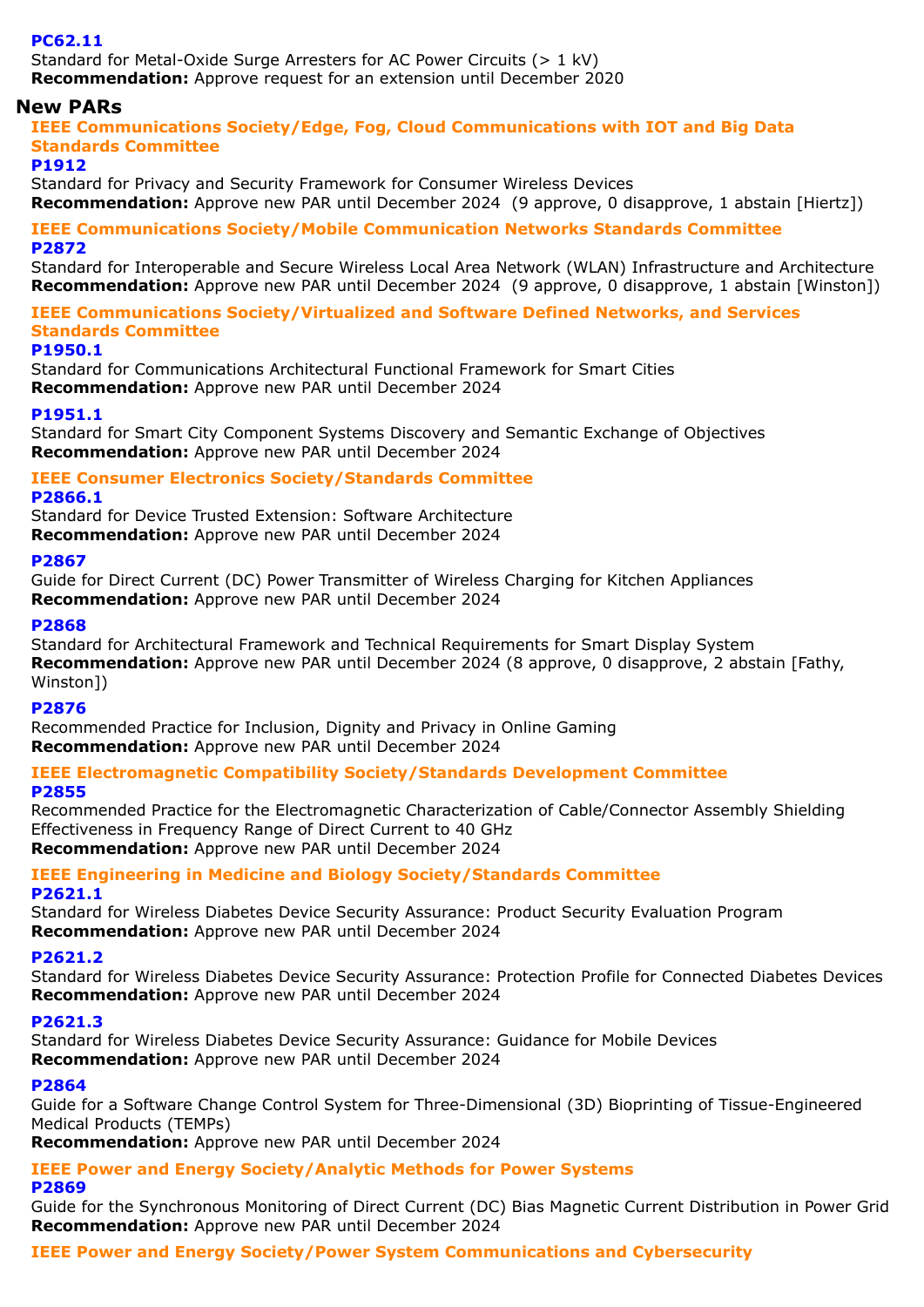#### **PC37.238a**

Standard Profile for Use of IEEE 1588 Precision Time Protocol in Power System Applications Amendment 1: Adding a Type-Length-Value (TLV) to indicate the latest International Earth Rotation Service (IERS)-specified Universal Time Coordinated (UTC) Leap Second Event **Recommendation:** Approve new PAR until December 2024

### **IEEE Power and Energy Society/Transformers**

### **PC57.93a**

IEEE Approved Draft Guide for Installation and Maintenance of Liquid-Immersed Power Transformers Amendment: Cold Start of Power Transformers filled with Natural Ester Fluids **Recommendation:** Approve new PAR until December 2024

# **IEEE Power and Energy Society/Transmission and Distribution**

**P2870**

Grip Test Method Guide for Fittings of High-Temperature, Low-Sag Overhead Conductor Under Tension and Electric Current Co-effect

**Recommendation:** Approve new PAR until December 2024

## **P2871**

Standard for Wedge-shaped Groove Clamps **Recommendation:** Approve new PAR until December 2024

## **P751**

Guide for Wood Structures Used for Overhead Electric Transmission Lines **Recommendation:** Approve new PAR until December 2024

### **IEEE Vehicular Technology Society/Rail Transportation Standards Committee P1833**

Guidelines for the Design of Direct Current Overhead Contact Systems for Transit Systems **Recommendation:** Approve new PAR until December 2024

# **PARs for the Revision of Standards**

### **IEEE Computer Society/Software & Systems Engineering Standards Committee P41062**

Software Engineering - Life cycle processes - Software Acquisition **Recommendation:** Approve PAR for the revision of a standard until December 2024

#### **IEEE Power and Energy Society/Energy Development & Power Generation P1095**

Guide for the Installation of Vertical Generators and Generator/Motors for Hydroelectric Applications **Recommendation:** Approve PAR for the revision of a standard until December 2024

# **IEEE Power and Energy Society/Insulated Conductors**

## **P1637**

Guide for Selection and Application of Terminations for Shielded Alternating-Current Power Cable Rated 5 kV - 46 kV

**Recommendation:** Approve PAR for the revision of a standard until December 2024

## **P82**

Standard Test Procedure for Impulse Voltage Tests on Insulated Conductors **Recommendation:** Approve PAR for the revision of a standard until December 2024

# **IEEE Power and Energy Society/Switchgear**

## **PC37.41**

Standard for Design Tests and Specifications for High-Voltage (> 1000 V) Fuses and Accessories **Recommendation:** Approve PAR for the revision of a standard until December 2024

## **IEEE Power and Energy Society/Transformers**

## **PC57.12.28**

Standard for Pad-Mounted Equipment--Enclosure Integrity **Recommendation:** Approve PAR for the revision of a standard until December 2024

## **PC57.12.29**

Standard for Pad-Mounted Equipment--Enclosure Integrity for Coastal Environments **Recommendation:** Approve PAR for the revision of a standard until December 2024

## **PC57.12.52**

Standard for Sealed Dry-Type Distribution and Power Transformers **Recommendation:** Approve PAR for the revision of a standard until December 2024

## **PC57.146**

Guide for Interpretation of Gases Generated in Silicone-Immersed Transformers **Recommendation:** Approve PAR for the revision of a standard until December 2024